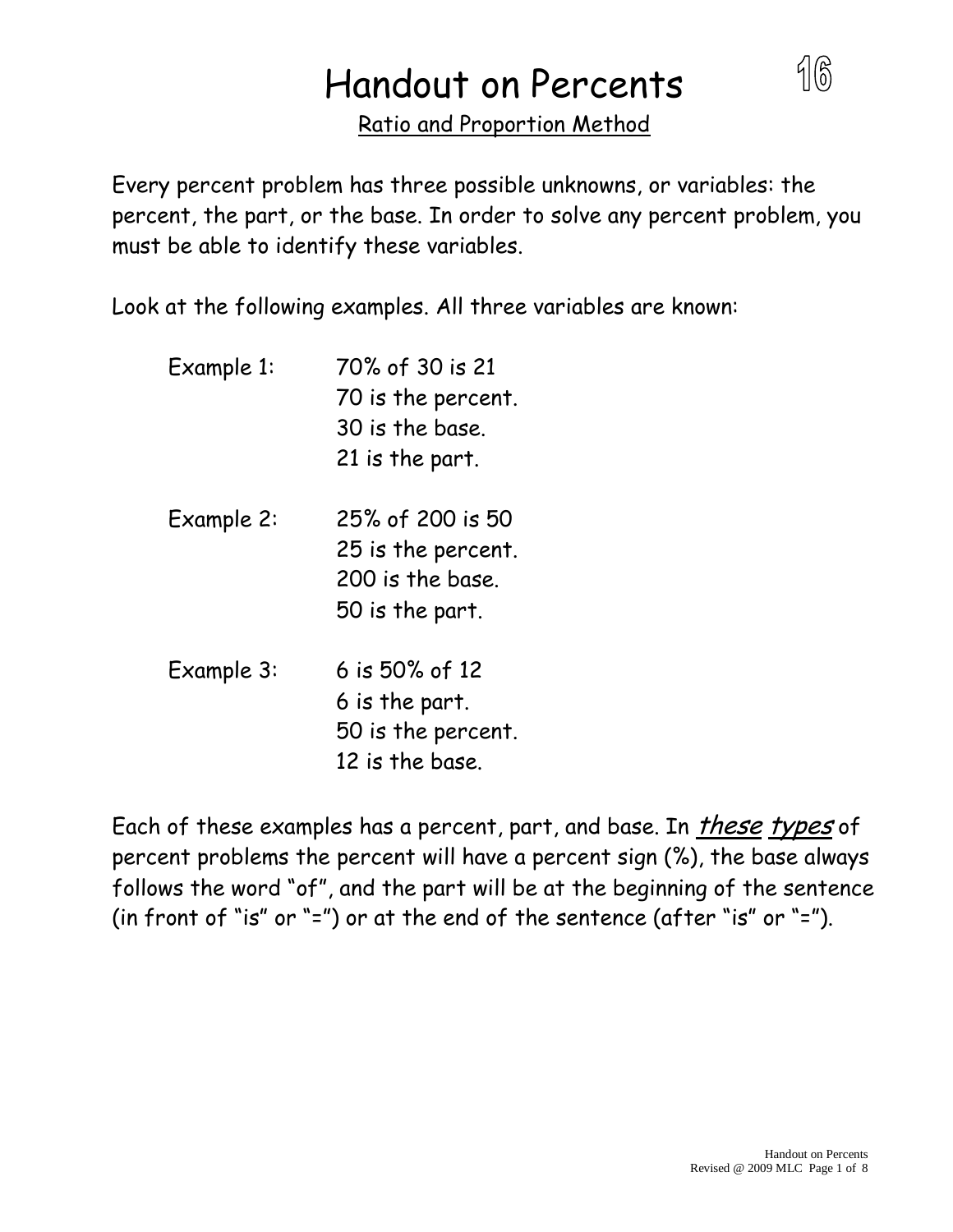Exercise 1

Directions: Identify the percent, part, and base in each of the following problems by writing "percent" over the percent, a "P" over the part, and a "B" over the base. (Answer key begins on page 8)

|                      | percent B<br>Ex. 170 is 25% of 680         |
|----------------------|--------------------------------------------|
| 1) 8 is 40% of 20    | 6) $16\%$ of 300 = 48                      |
| 2) $25%$ of $8 = 2$  | 7) 20 is 50% of 40                         |
| 3) $15 = 50\%$ of 30 | 8) $\frac{1}{2}$ % of 250 = $1\frac{1}{4}$ |
| 4) 75% of 100 is 75  | 9) $66\frac{2}{3}$ % of 3 is 2             |
| 5) 5 is 1% of 500    | 10) 1 is 33 $\frac{1}{3}$ % of 3           |

#### Exercise 2

Directions: One of the three variables (P, B, or %) is the unknown in these percent problems. Identify the percent, part and base in each problem by writing "%" over the percent, a "P" over the part, and a "B" over the base DO NOT SOLVE.

| 1) 7% of 78 is ?              | 6) $40 = % of 40?$                     |
|-------------------------------|----------------------------------------|
| 2) What is 87.5% of 8?        | $7)$ % of 803 is 1?                    |
| 3) 43 is what percent of 483? | 8) $\frac{1}{2}$ % of 567.375 is what? |
| 4) 1.6 is 8% of what?         | 9) $48 = 16\% \text{ of}$ ?            |
| 5) 39.7% of what is 8.1?      | 10) What percent of 30 is 20?          |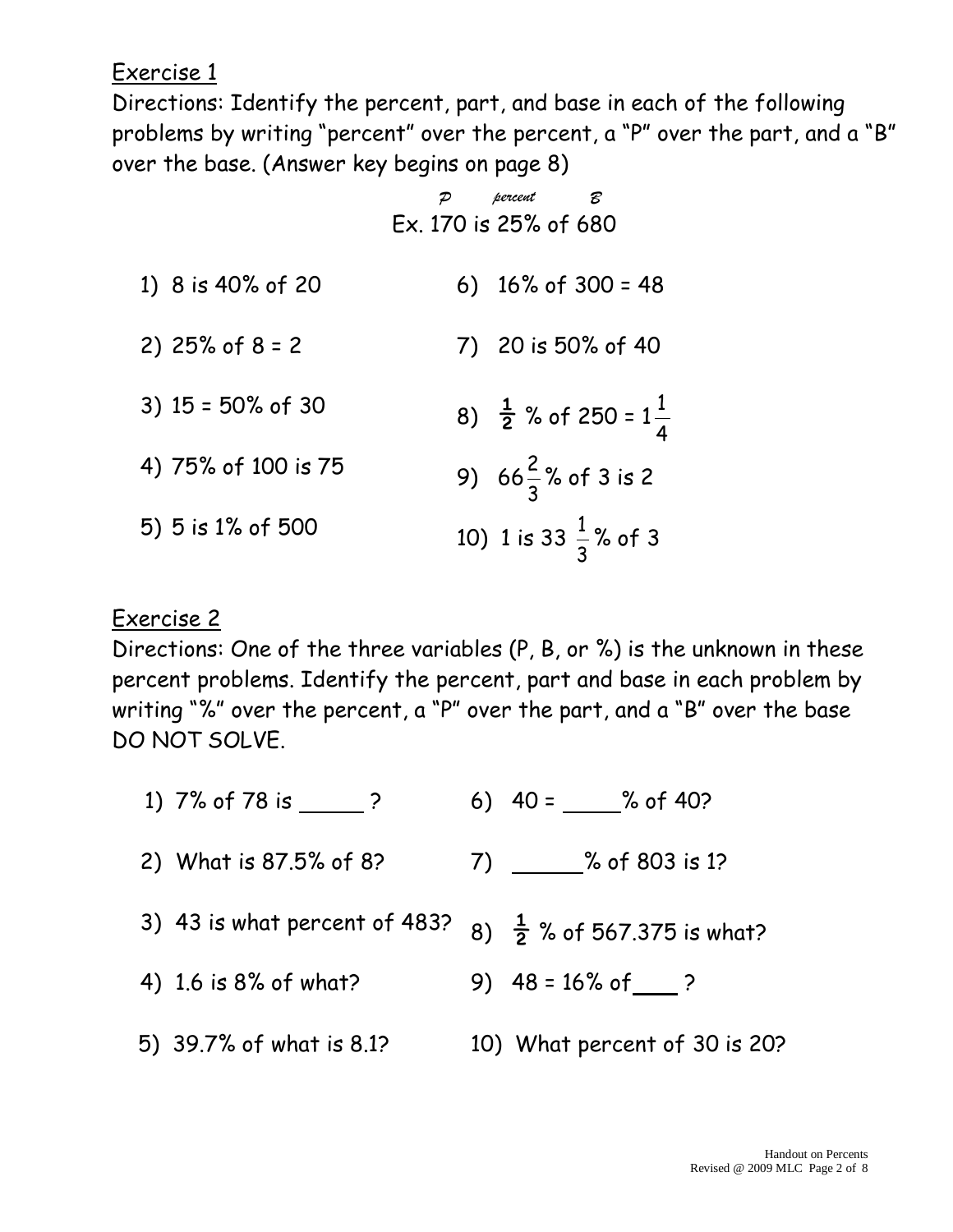#### Percents using Ratios and Proportions

Percents are about ratios, or numbers compared to each other. In a percent problem the percent is compared to 100 and the part is compared to the base.

Ex.: 21 is 70% of 30  
70% means the ratio 
$$
\frac{70}{100}
$$
  
21 is compared to 30 in the ratio  $\frac{21}{30}$ 

Whenever one ratio is equal to another ratio, the equation is called a proportion. All percent problems can be set up as proportions.

$$
Ex.: 70\% of 30 is 21
$$

$$
\frac{70}{100} = \frac{21}{30}
$$
 is a proportion

In proportions, since the two ratios are equal, you can cross-multiply and get the same answer.

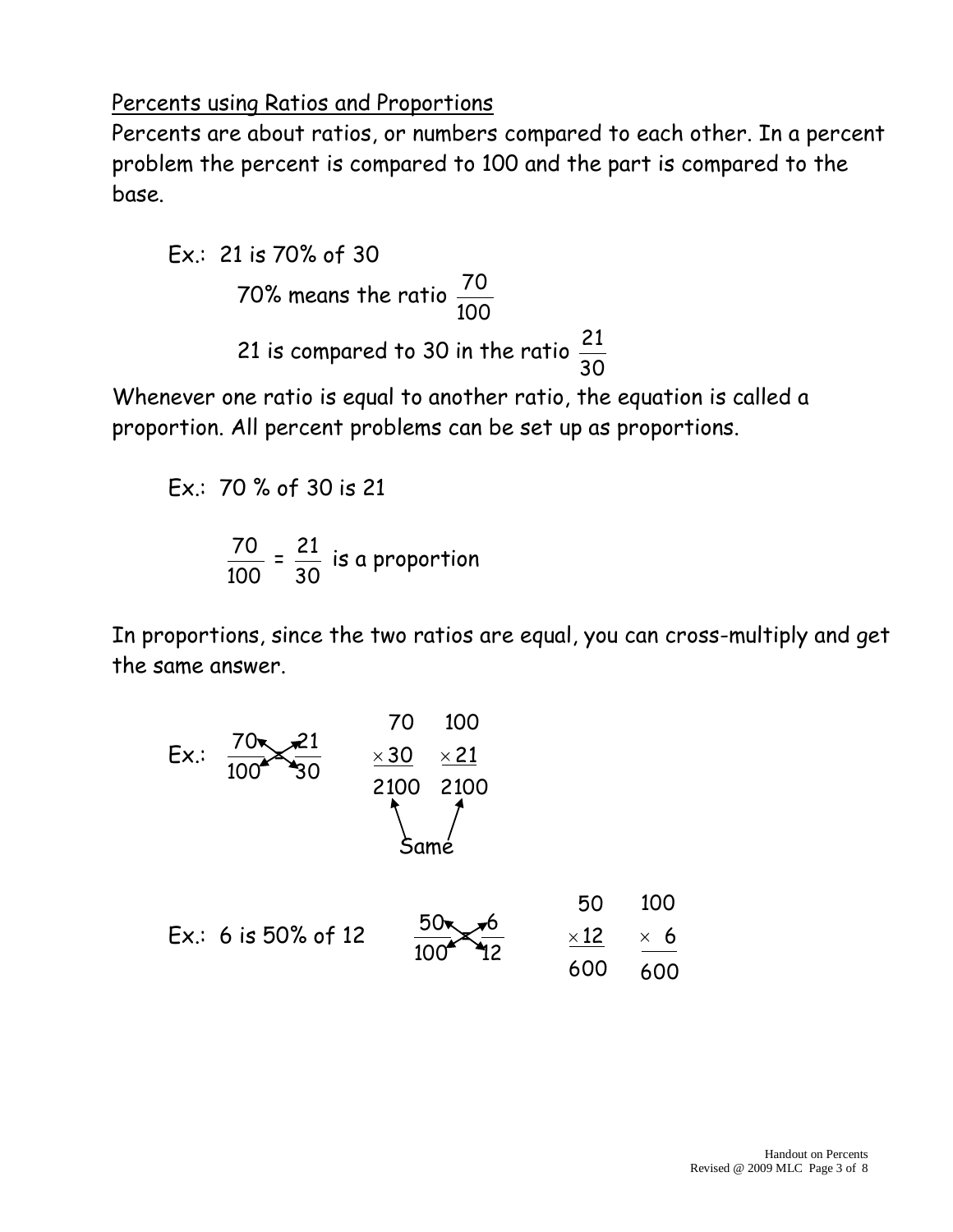Solving percent problems for the unknown

You will be able to use cross multiplication to solve all percent problems where one of the three numbers is missing. P %

Memorize this formula:

Set up percent problems by placing the numbers in ratios; but leave the unknown blank. The unknown can be found by 1) multiplying the numbers in opposite corners and 2) dividing by the remaining number.

B

100

Ex.: 6% of 20 is what? 
$$
\frac{6}{100} = \frac{1}{20}
$$
  
\n1) Multiply the opposite corners  
\n6 x 20 = 120  
\n2) Divide by the remaining number  
\n100)120.0  
\n1.2 is the answer (the part)  
\nEx.: What % of 50 = 7?  $\frac{7}{100} = \frac{7}{50}$   
\n1) Multiply the opposites  
\n7 x 100 = 700  
\n2) Divide by the remaining number  
\n50)700  
\n14% is the answer (the percent)  
\nEx.: 4 is 25% of what?  $\frac{25}{100} = \frac{4}{50}$   
\n1) Multiply the opposites  
\n100 x 4 = 400  
\n2) Divide by the remaining number  
\n16

16 is the answer (the base)

 $25)400$ 

Handout on Percents Revised @ 2009 MLC Page 4 of 8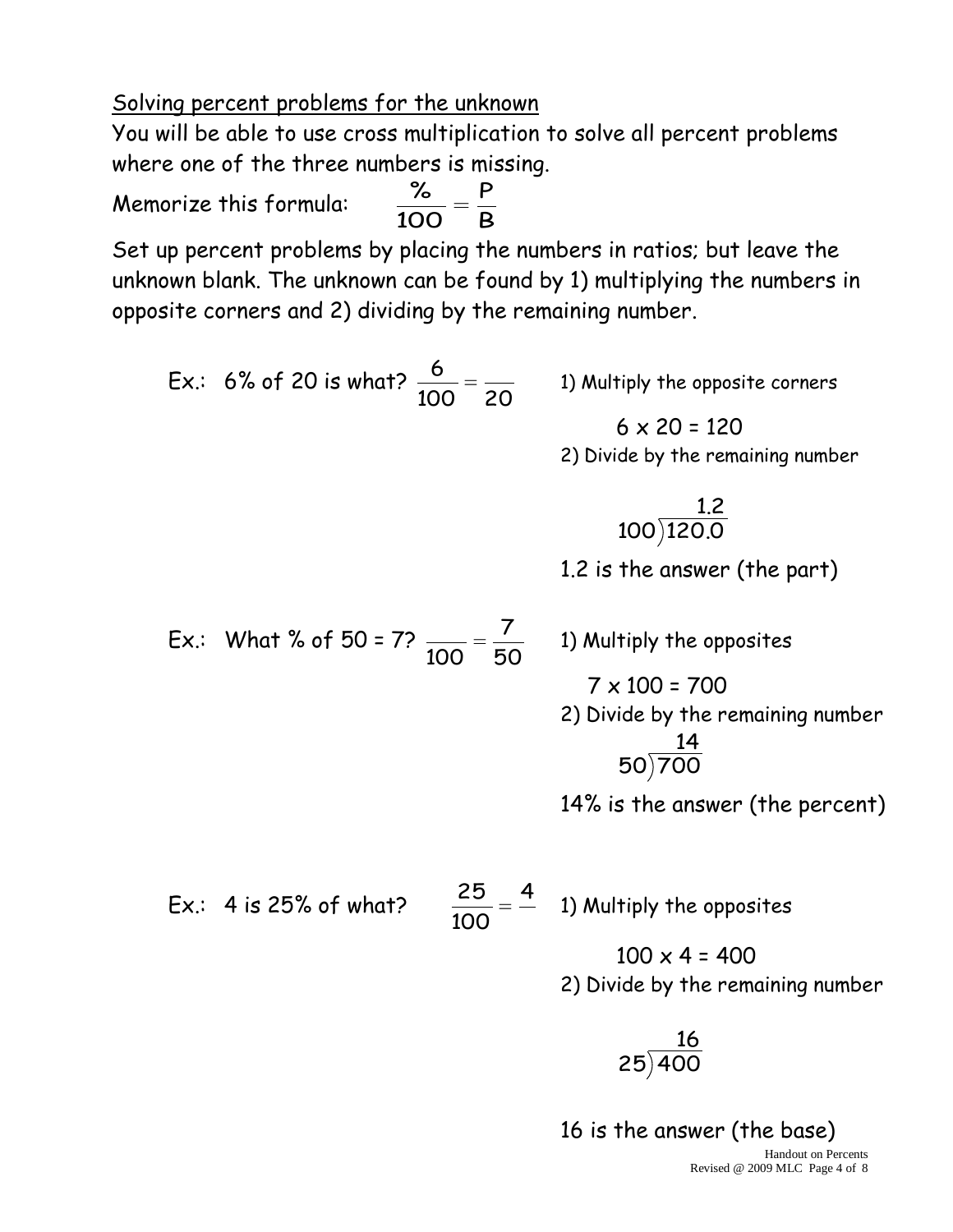Exercise 3 Directions: solve each problem for the unknown 1) 3 is 50% of what? 6) What percent of 156 is 78?

2) 5 is 20% of what? 7) What is 80% of 40?

3) 67 is 100% of what? 8) What is 75% of 80?

4) What % of 60 is 12? 9) What is 10% of 50?

5) What % of 20 is 40? 10) What is 100% of 38?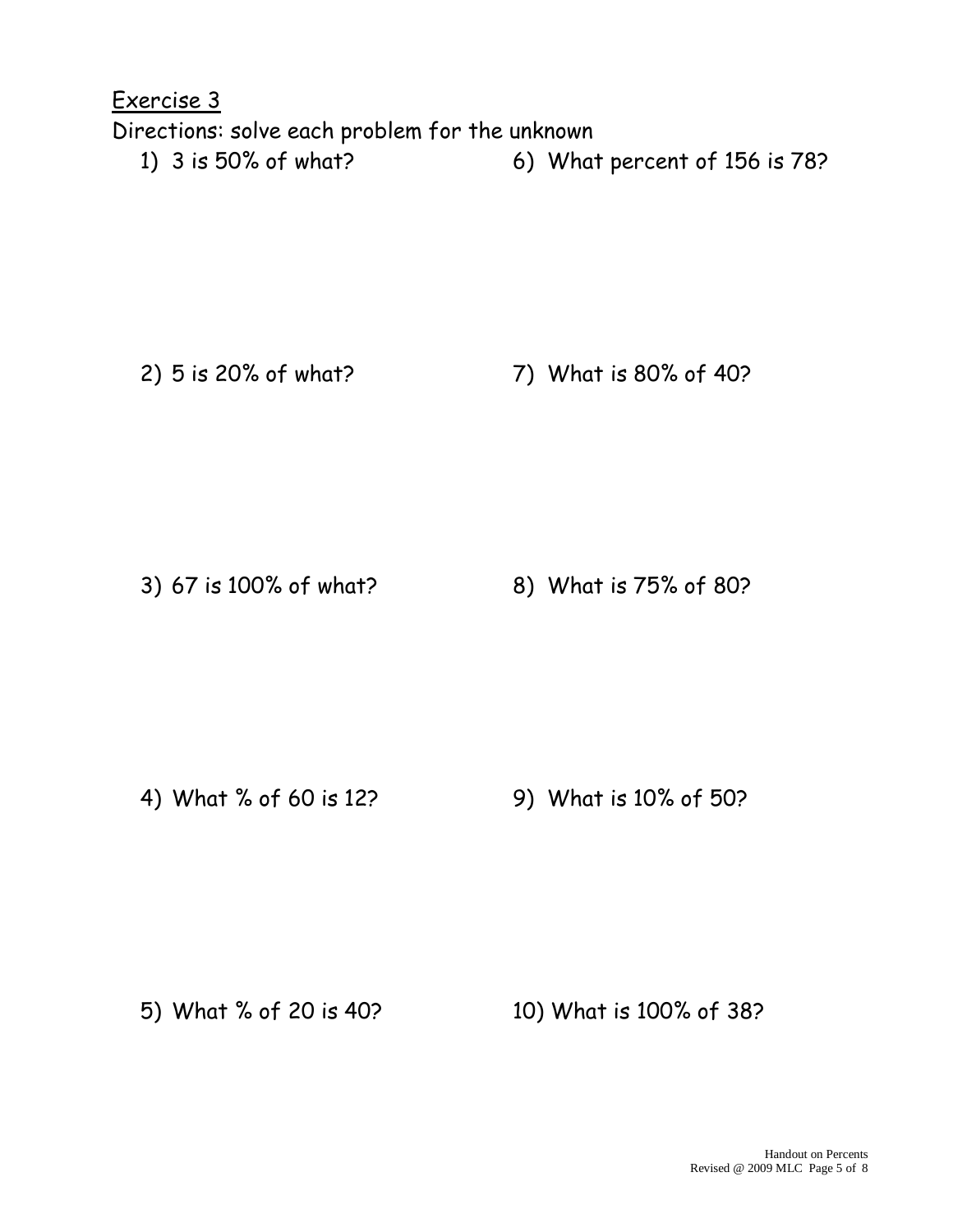Exercise 4

Directions: Solve each problem for the unknown. Round answers to the hundredths place, if necessary.

1) 94 is 80% of what? 6) What percent of 42 is 3.57?

2) 57 is 30% of what? 7) What is 25.5% of 12?

3) 5 is 31.25% of what? 8) What is 30% of 72?

4) What percent of 109 is 23? 9) What is .5% of 45?

5) What % of 76 is 11.4? 10) What is 6.5% of 28.6?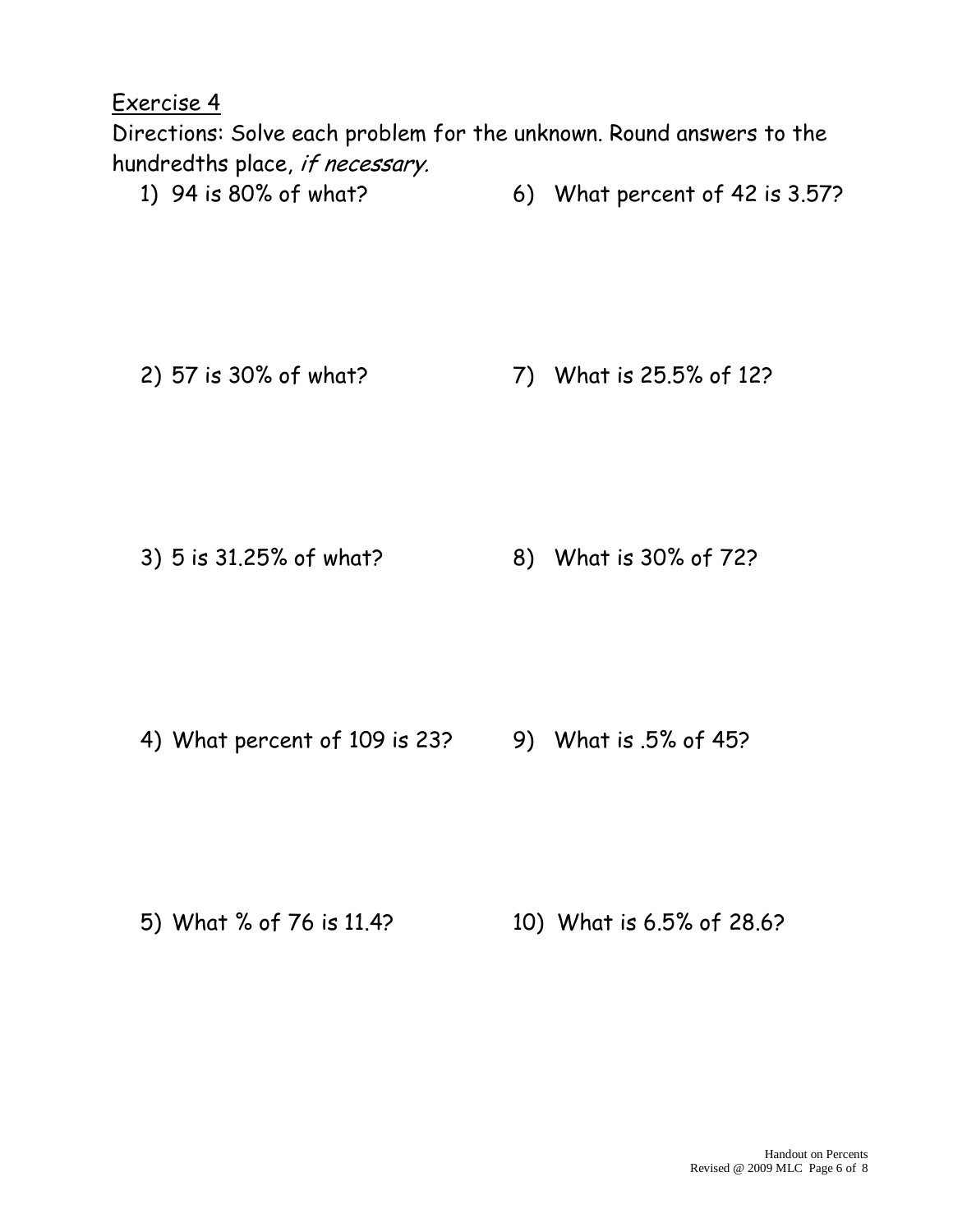### Exercise 5

Directions: Solve each problem for the unknown. Round decimal answers to the nearest hundredth, if necessary. Reduce fraction answers to lowest terms.

1) 5 is 33 
$$
\frac{1}{3}
$$
% of what  
\n2) 20.5 = 13% of what?  
\n3) 66 $\frac{2}{3}$ % of 300 is what?  
\n4) What percent of 16.7 = 4.3?  
\n5) 34 $\frac{5}{8}$ % of 64 is  
\n6) 66.3 is  
\n7) 16 is  
\n8) 172 is 35.83% of what?  
\n9)  $\frac{1}{4}$ % of 44 is what?  
\n10) 25 is 12 $\frac{1}{2}$ % of what?